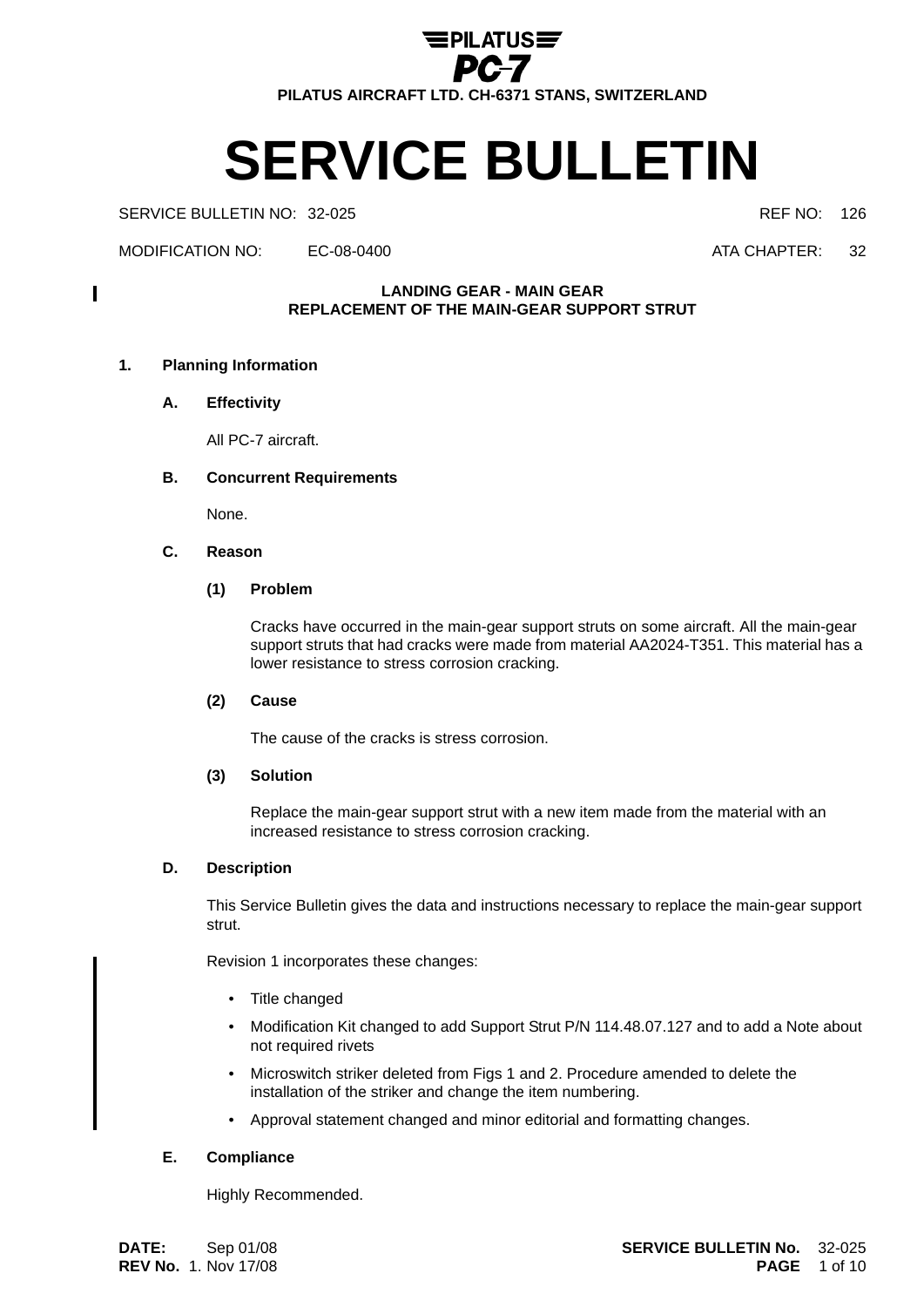

#### **F. Approval**

 $\blacksquare$ 

The technical content of this Service Bulletin is approved under FOCA accepted procedures.

PILATUS advises Operators/Owners to check with their local Airworthiness Authorities for any changes, local regulations or sanctions that may affect the embodiment of this Service Bulletin.

#### **G. Manpower**

| TOTAL MAN-HOURS | 12.0  |
|-----------------|-------|
| Close up        | 3.0   |
| Inspection      | 8.0   |
| Preparation     | 1.0   |
|                 | Total |

**NOTE:** Man-hours figures do not include the time required to cure sealants and adhesives.

#### **H. Weight and Balance**

#### **(1) Weight Change**

Not affected.

#### **(2) Moment Change**

Not affected.

#### **I. Electrical Load Data**

Not affected.

#### **J. Software**

Not affected.

#### **K. References**

Aircraft Maintenance Manual (AMM) 20-31-00, 32-10-02, 32-30-00.

Structural Repair Manual (SRM), 51-00-04.

#### **L. Publications Affected**

Illustrated Parts Catalogue (IPC) 32-10-02.

#### **M. Interchangeability of Parts**

Pre and Post SB 32-025 parts are not interchangeable.

Ī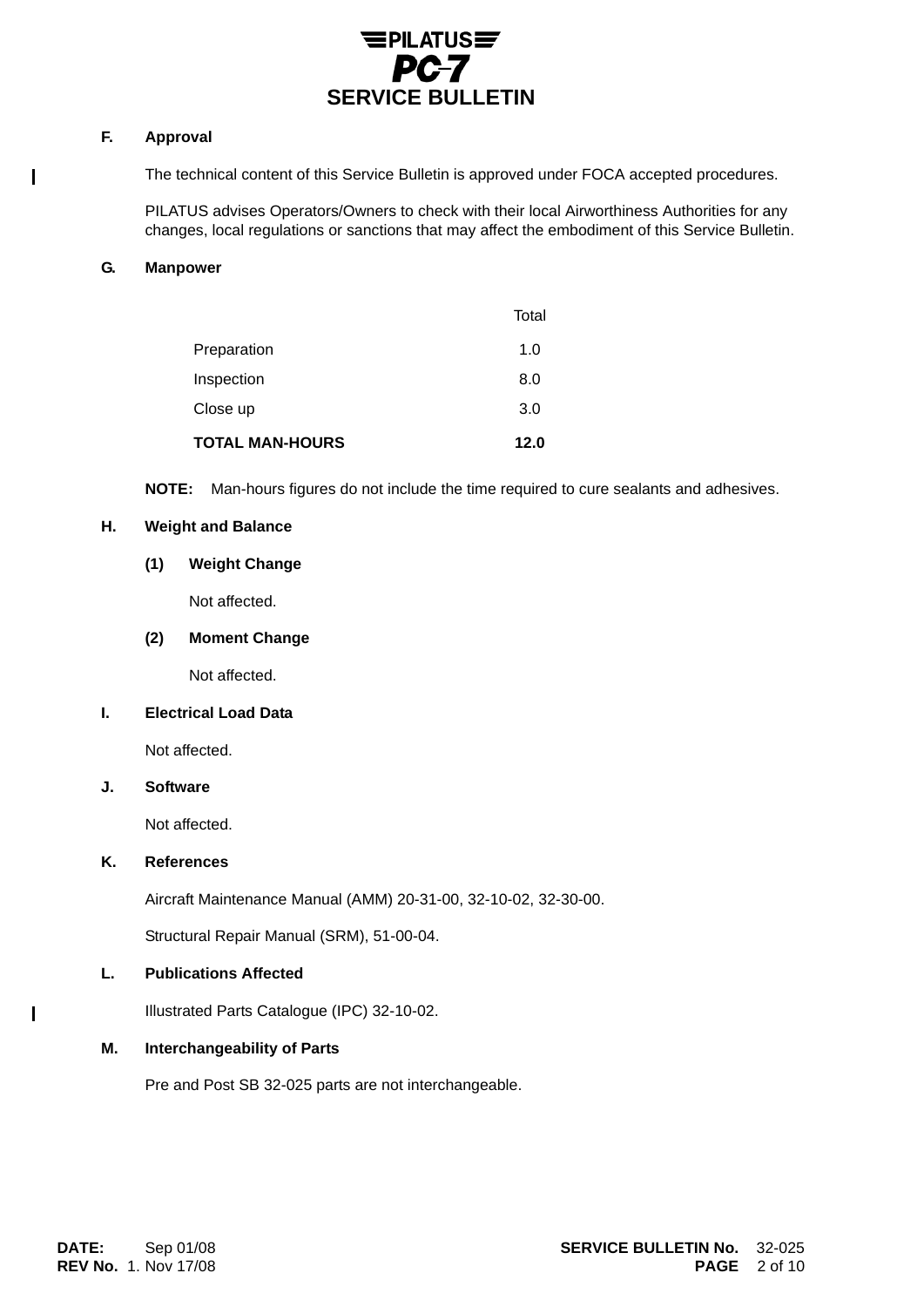

#### **2. Material Information**

#### **A. Material - Price and Availability**

Operators should send orders for Service Bulletin modification kits, to:

PILATUS AIRCRAFT LTD, CUSTOMER LIAISON MANAGER, CH 6371 STANS, Tel: +41 41 619 62 26 (Government) SWITZERLAND Fax:+41 41 619 61 70

**NOTE:** Operators are requested to advise Pilatus Aircraft Ltd, using the Service Bulletin Evaluation Sheet, of the Manufacturer's Serial Number (MSN) and the flying hours of aircraft which are allocated for this Service Bulletin.

| <b>Modification Kit Number</b> | Price*                | <b>Availability</b>   |
|--------------------------------|-----------------------|-----------------------|
| 1500.50.09.062                 | Contact address above | Contact address above |

| l Tool Kit Number | Price*                | <b>Availability</b>   |
|-------------------|-----------------------|-----------------------|
| 513.32.09.118     | Contact address above | Contact address above |

#### **B. Material Necessary for Each Aircraft**

#### **(1) Material to be Purchased**

Part Numbers, given in this Service Bulletin, are correct at the time of approval. PILATUS AIRCRAFT LTD. reserves the right to change the part numbers as necessary.

Part numbers of items, delivered with the Modification and Tool Kits, are correct when the kit is dispatched which could lead to differences between those quoted in this Service Bulletin and the Modification and Tool Kits.

Operators must order the following kits from PILATUS if the main-gear support strut is replaced on their aircraft

Modification Kit No. 500.50.09.062 modifies one main gear folding strut assembly. It has these parts:

| NEW PART NO.                      | <b>DESCRIPTION</b>        | OLD PART NO.                         | <b>QTY</b> | DISP.<br><b>CODE</b> | <b>FIG</b> | <b>ITEM</b> |
|-----------------------------------|---------------------------|--------------------------------------|------------|----------------------|------------|-------------|
| 532.10.09.128                     | <b>SUPPORT STRUT</b>      | 532.10.09.039<br>or<br>114.48.07.127 | 1          | N                    | 1          |             |
| 532.10.09.133                     | <b>LOCKWASHER</b>         | N/A                                  |            | N                    |            | 13          |
| 932.35.14.227                     | <b>BOLT</b><br>NAS6605-27 | 932.19.60.261                        | 1          | N                    |            | 5           |
| <b>DISPOSITION CODES: N - NEW</b> |                           |                                      |            |                      |            |             |

ľ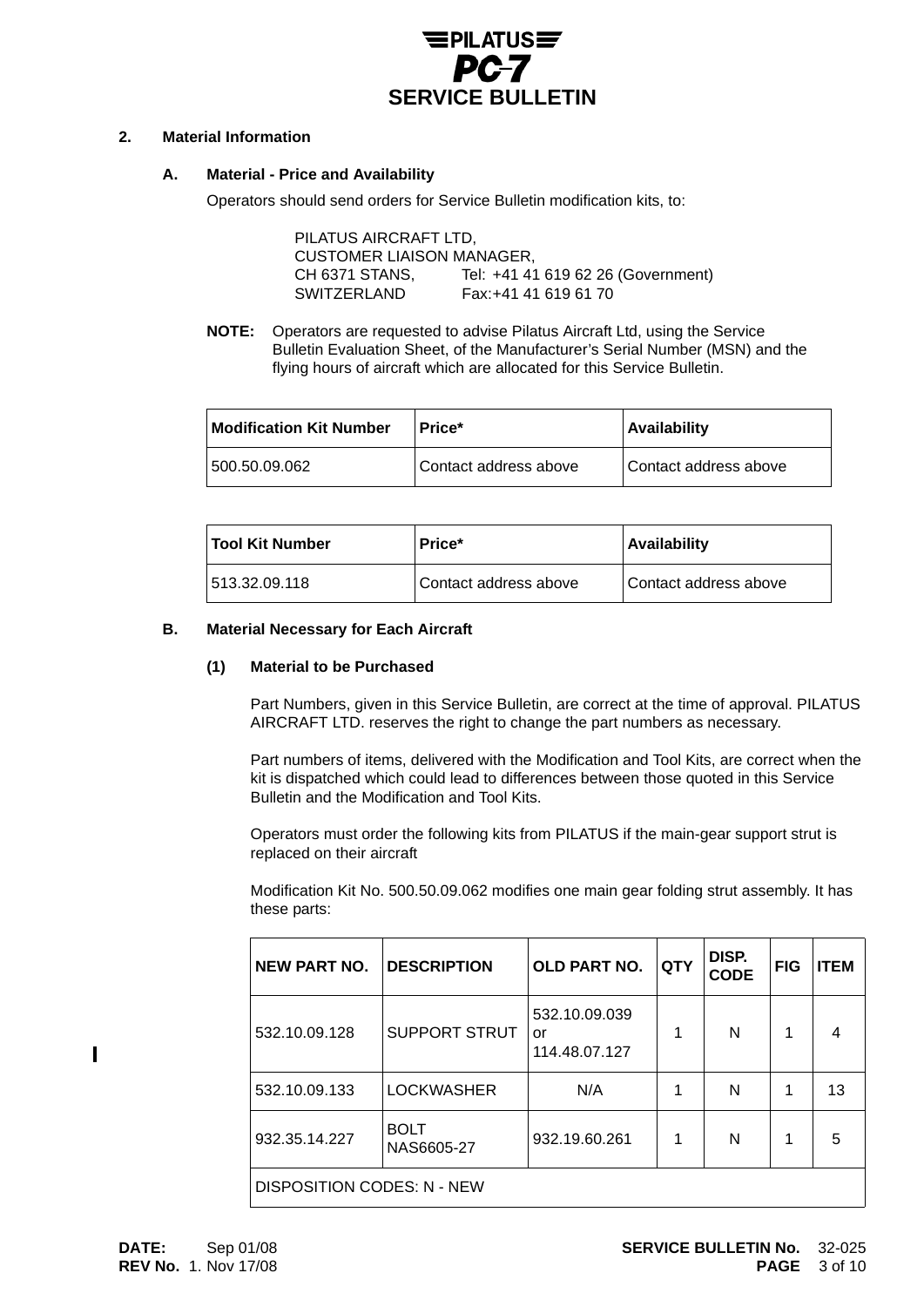

| NEW PART NO.                                  | <b>DESCRIPTION</b> | <b>OLD PART NO.</b> | <b>QTY</b> | DISP.<br><b>CODE</b>                                                | <b>FIG</b> | <b>ITEM</b> |
|-----------------------------------------------|--------------------|---------------------|------------|---------------------------------------------------------------------|------------|-------------|
| 938.75.11.311                                 | <b>WASHER</b>      | 938.78.11.206       | 1          | N                                                                   |            | 6           |
| 114.48.07.133                                 | <b>BUSH</b>        | 114.48.07.133       | 1          | N                                                                   |            |             |
| 938.07.68.305                                 | <b>NUT</b>         | 938.07.68.305       | 1          | N                                                                   |            | 11          |
| RIVET, SOLID<br>939.17.81.255<br>MS20470AD5-8 |                    | N/A                 | 2          | <b>NOTE:</b> These rivets<br>are not required for<br>PC-7 aircraft. |            |             |
| <b>DISPOSITION CODES: N - NEW</b>             |                    |                     |            |                                                                     |            |             |

Tool Kit No. 513.32.09.118 can be used on more than one aircraft. It has these parts:

| <b>NEW PART NO.</b> | <b>DESCRIPTION</b>            | <b>QTY</b> | <b>FIG</b>    | <b>ITEM</b> |
|---------------------|-------------------------------|------------|---------------|-------------|
| 513.32.09.119       | <b>DRILLING JIG</b>           |            | 2             |             |
| 513.32.09.120       | <b>HOLDER</b>                 |            | $\mathcal{P}$ |             |
| 513.32.09.122       | <b>STEP DRILL</b>             |            | 2             |             |
| 513.32.09.123       | <b>CLAMPING BOLT</b>          | 2          | 2             |             |
| 513.32.09.124       | <b>HOLE ALIGNMENT</b><br>TOOL |            | 2             |             |
| 901.80.02.030       | <b>HAND REAMER</b>            |            | 2             |             |

#### **(2) Operator Supplied Materials (Ref. AMM 20-31-00):**

| <b>MATERIAL No.</b>  | <b>DESCRIPTION</b>            | QTY. | <b>REMARKS</b>        |
|----------------------|-------------------------------|------|-----------------------|
| P04-012              | <b>CORROSION PREVENTATIVE</b> | A/R  | PIL P/N 910.31.20.040 |
| P07-021              | <b>ALODINE 1132</b>           | A/R  | PIL P/N 908.40.32.252 |
| P08-057              | <b>SEALANT</b>                | A/R  | PIL P/N 907.10.11.244 |
| P <sub>10</sub> -013 | CPC-highT/Exterior            | A/R  | PIL P/N 908.18.12.086 |

### **C. Material Necessary for Each Spare**

Not applicable.

#### **D. Re-identified Parts**

Not applicable.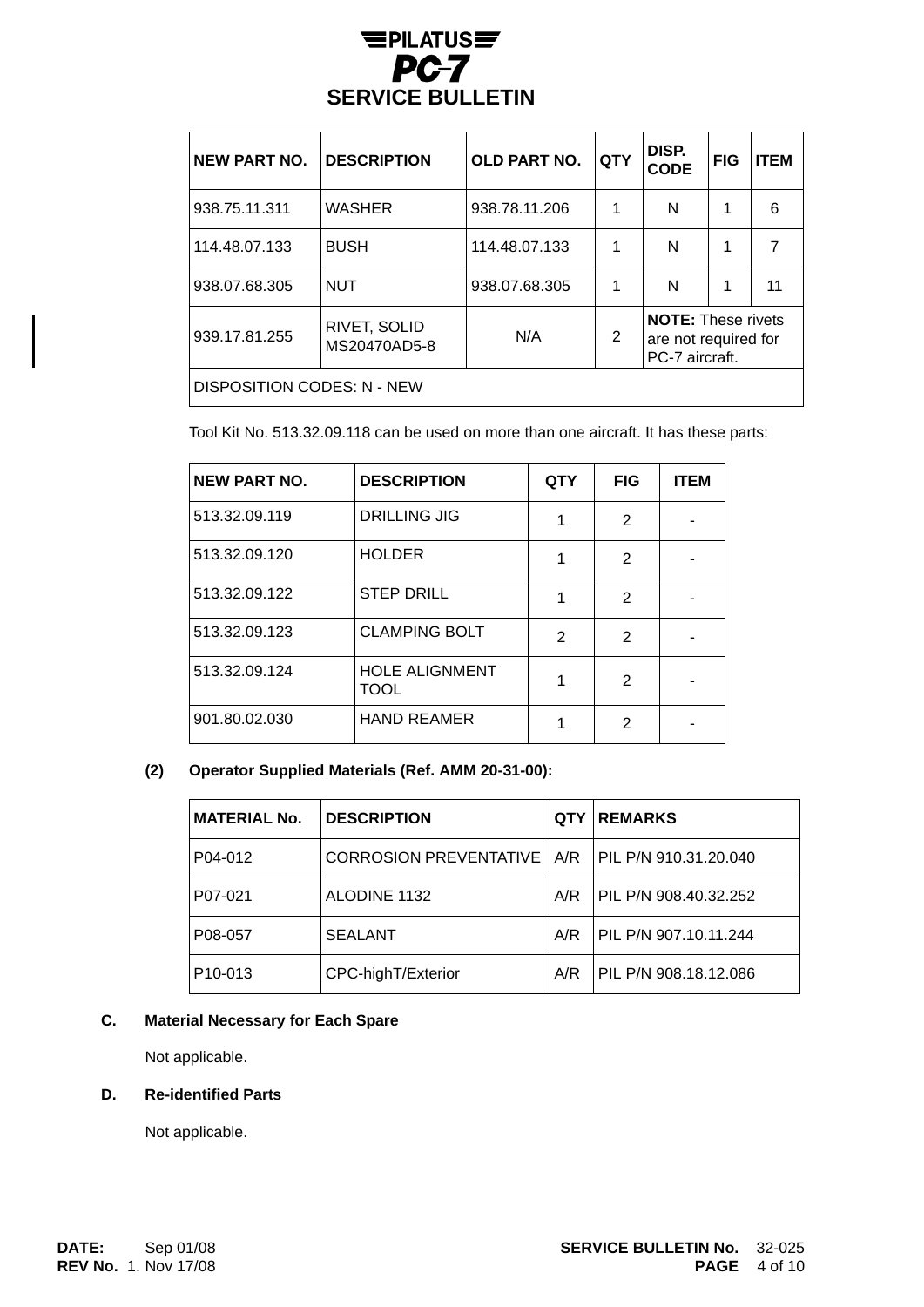

#### **3. Accomplishment Instructions**

#### **A. Main Gear Folding Strut Removal**

(1) Remove the main-gear folding-strut assembly (Ref. AMM 32-10-02, Page Block 401).

#### **B. Remove the Main-Gear Support Strut (Ref. Fig. 1)**

- (1) Remove and discard the lockwire from the bolt (5).
- (2) Remove and discard the bolt (5), the washer (6) and the bush (7) that attach the main-gear support strut (4) to the upper folding strut (8).
- (3) Loosen, but do not remove, the bolts (1) and (12).
- (4) Remove the nut (11), the washers (10) and the bolt (9).
- (5) Move the folding strut lever (2) away from the main-gear support strut (4).

**CAUTION:** DO NOT USE TOO MUCH HEAT TO REMOVE THE MAIN-GEAR SUPPORT STRUT (4). DO NOT EXCEED 120°C (224°F) FOR MORE THAN 15 MINUTES.

- (6) Remove the main-gear support strut (4). If the main-gear support strut (4) is difficult to remove, apply heat to the area.
- (7) Discard the main-gear support strut (4).

#### **C. Install the New Main-Gear Support Strut (Ref. Fig. 1)**

**WARNING:** BE CAREFUL WHEN YOU USE THE CONSUMABLE MATERIALS. OBEY THE MANUFACTURERS HEALTH AND SAFETY INSTRUCTIONS.

- (1) Apply a layer of corrosion preventative compound (Mat. No. P04-012) to the bush (7) (114.48.07.133) and put it in position in the upper folding strut (8).
- (2) Temporarily install, but do not fully tighten, the bolt (5) (P/N 932.35.14.227), the lock washer (13) (P/N 532.10.09.133) and the washer (6) (P/N 938.75.11.311) to attach the main-gear support strut (4) (P/N 532.10.09.128) to the upper folding strut (8).
- (3) Engage the folding strut lever (2) in the main-gear support strut (4).
- (4) Make the Holes in the Main-Gear Support Strut the Correct Size (Ref. Figs. 1 and 2)
	- (a) Put the drilling jig (P/N 513.32.09.119) into one of the holes in the folding strut lever (2). Make sure the step on the drilling jig (P/N 513.32.09.119) engages in the hole of the folding strut lever (2).
	- (b) Put the holder (P/N 513.32.09.120) in position on the drilling jig (P/N 513.32.09.119) and install the two clamping bolts (P/N 513.32.09.123). Do not tighten the two clamping bolts (P/N 513.32.09.123).
	- (c) Use the hole alignment tool (P/N 513.32.09.124) to align the holes in the folding strut lever (2) and the main-gear support strut (4) (P/N 532.10.09.128).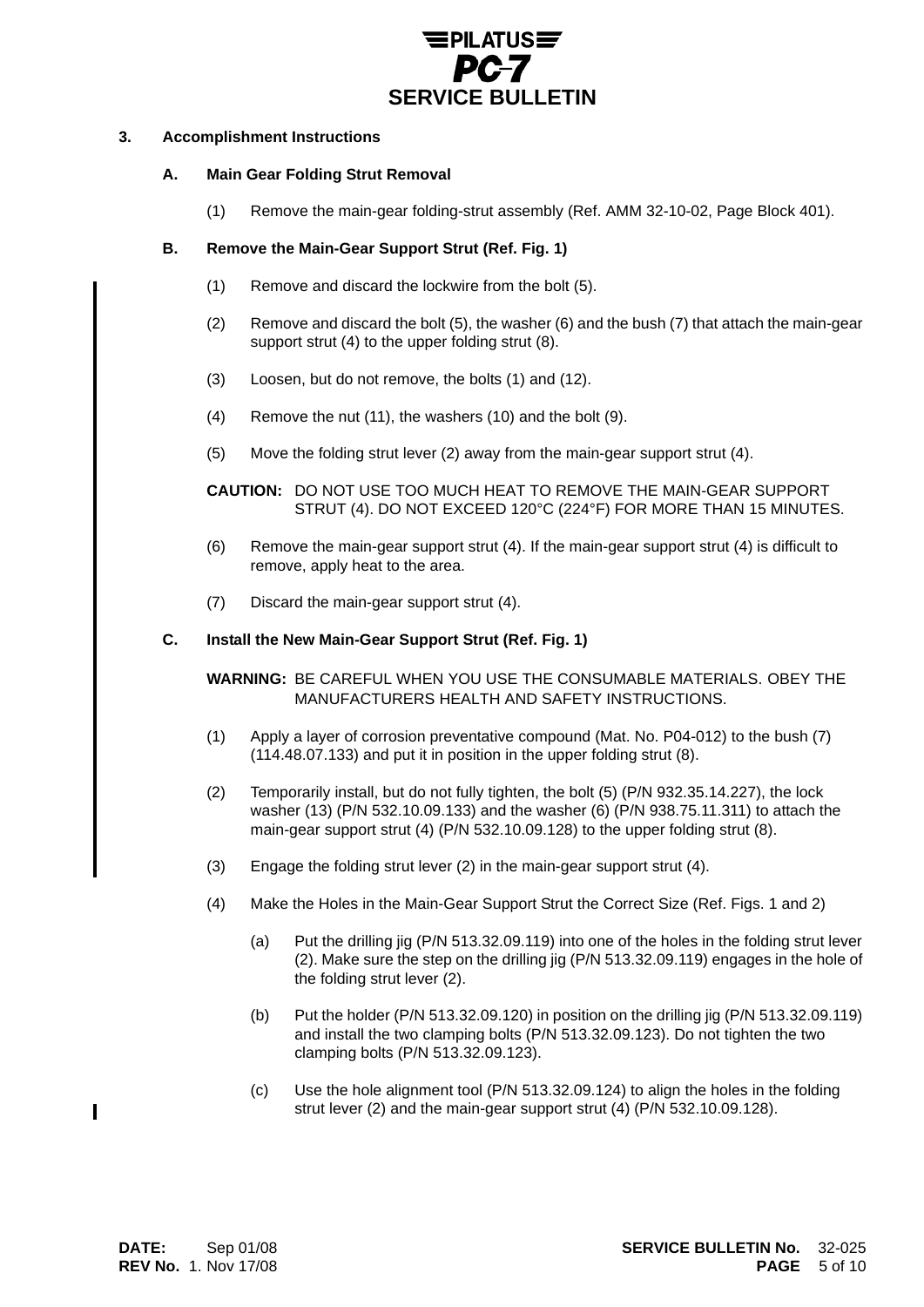

- (d) When the holes in the folding strut lever (2) and the main-gear support strut (4) (P/N 532.10.09.128) align:
	- Install the bolt (9), the washers (10) and the nut (11)
	- Tighten the bolts (1) and (12)
	- Tighten the two clamping bolts (P/N 513.32.09.123)
	- Tighten the bolt (5).
- (e) Use the step drill (P/N 513.32.09.122) to increase the diameter of the other hole in the main-gear support strut (4) (P/N 532.10.09.128) to 7.6 mm.
- (f) Remove the two clamping bolts (P/N 513.32.09.123) and the holder (P/N 513.32.09.120) and put the drilling jig (P/N 513.32.09.119) in the other hole in the folding strut lever (2). Make sure the step on the drilling jig (P/N 513.32.09.119) engages in the hole of the folding strut lever (2).
- (g) Put the holder (P/N 513.32.09.120) in position on the drilling jig (P/N 513.32.09.119) and install the two clamping bolts (P/N 513.32.09.123).
- (h) Use the step drill (P/N 513.32.09.122) to increase the diameter of the other hole in the main-gear support strut (P/N 532.10.09.128) to 7.6 mm.
- (i) Remove the two clamping bolts (P/N 513.32.09.123), the holder (P/N 513.32.09.120) and the drilling jig (P/N 513.32.09.119).
- (j) Remove the bolt (5), the lock washer (13) and the washer (6).
- (k) Loosen, but do not remove, the bolts (1) and (12).
- (l) Remove the nut (11), the washers (10) and the bolt (9). Discard the nut (11).
- (m) Move the folding strut lever (2) away from the main-gear support strut (4).
- (n) Remove the main-gear support strut (4) (P/N 532.10.09.128).
- (o) Use the reamer (P/N 901.80.02.030) and increase the diameter of the holes in the main-gear support strut (4) (P/N 532.10.09.128) to 7.938 + 0.015  $-0.0$  mm (0.3125 + 0.0006 - 0.0 in.).
	- **NOTE:** Pilatus recommends you use a pillar drill or similar tool. Make sure the reamer in the pillar drill is perpendicular to the main-gear support strut (4) (P/N 532.10.09.128) and aligned to the center of the hole.
- (5) Deburr the holes in the main-gear support strut (4) (P/N 532.10.09.128).
- (6) Apply a layer of Alodine 1132 (Mat. No. P07-021) to the bare metal surfaces of the holes.
- (7) Apply a layer of corrosion preventative compound (Mat. No. P04-012) to the bolt (5) (P/N 932.35.14.227), the lock washer (13) (P/N 532.10.09.133) and the washer (6) (P/N 938.75.11.311).
- (8) Loosely install the bolt (5) (P/N 932.35.14.227), the lock washer (13) (P/N 532.10.09.133) and the washer (6) (P/N 938.75.11.311) to attach the main-gear support strut (4) (P/N 532.10.09.128) to the upper folding strut (8).
- (9) Temporarily install the bolt (3).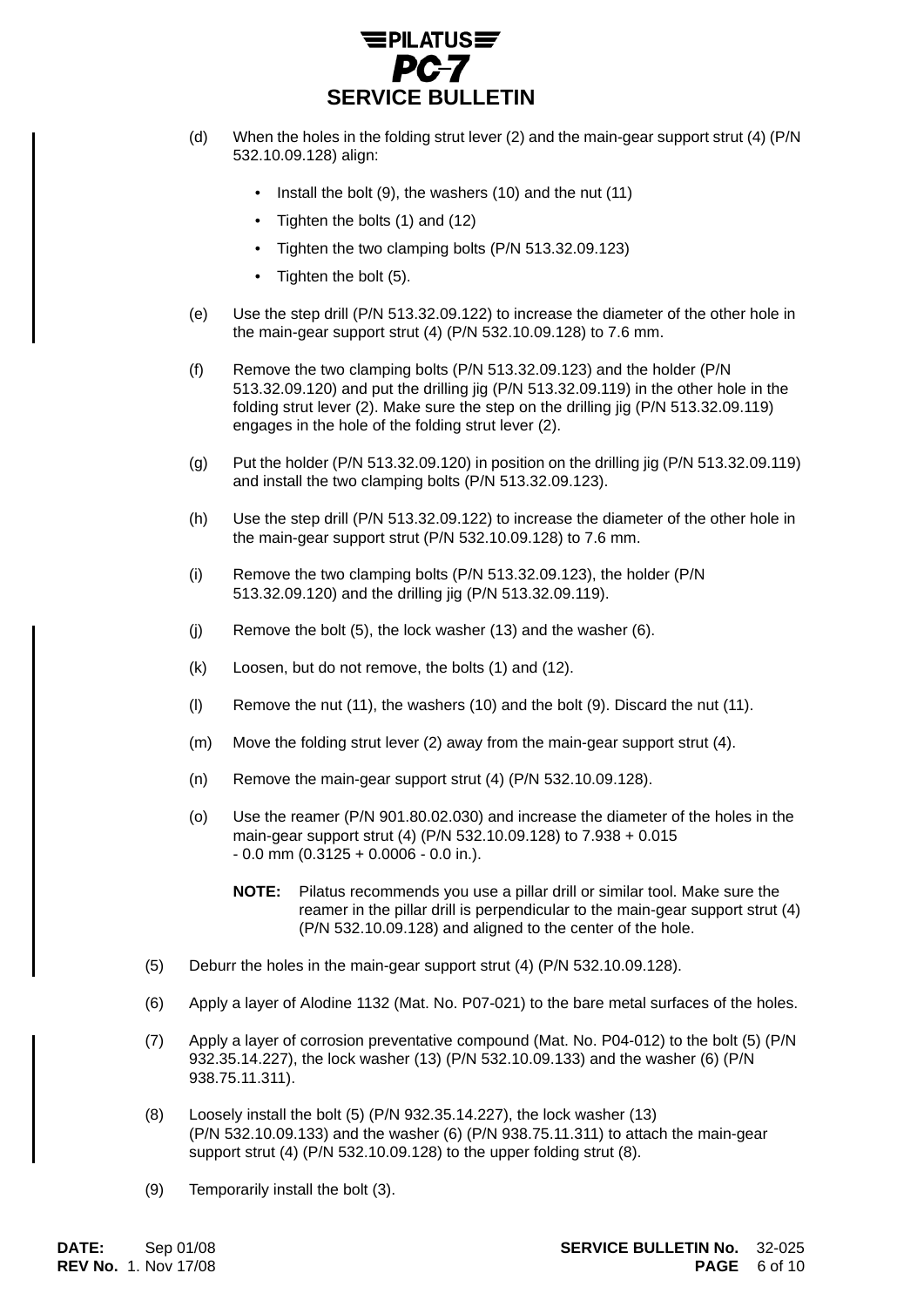

- (10) Torque the bolt (5) (P/N 932.35.14.227) to between 7,0 and 9,5 Nm (60 and 85 lb. in.).
- (11) Safety the bolt (5) (P/N 932.35.14.227) with the lock washer (13) (P/N 532.10.09.133).
- (12) Apply a layer of corrosion preventative (Material No. P10-013) to the head of the bolt (5) (P/N 932.35.14.227), the lock washer (13) (P/N 532.10.09.133) and the washer (6) (P/N 938.75.11.311).
- (13) Install the bolt (9), the washers (10) and the new nut (11) (P/N 938.07.68.305).
- (14) Tighten the nuts on the bolts (1) and (12) and the new nut (11) (P/N 938.07.68.305) to between 3,4 and 4,5 Nm (30 and 40 lb. in.).
- (15) Remove the bolt (3).
- (16) Install the main-gear folding-strut assembly (Ref. AMM, 32-10-02, Page block 401).

#### **D. Close up**

- (1) Do the landing-gear Functional Test, Check 9 MLG Down Microswitches S17 (LH) (Ref. AMM 32-30-00, Page Block 501).
- (2) Do the landing-gear Functional Test, Check 11 MLG Down Microswitches S18 (RH) (Ref. AMM 32-30-00, Page Block 501).
- (3) Do a landing gear operational test (Ref. AMM 32-30-00, Page Block 501).
- (4) Make sure the work area is clean and clear of tools and other items.

#### **E. Documentation**

- (1) Make an entry in the Aircraft Logbook that this Service Bulletin has been incorporated.
- (2) Use the Service Bulletin Evaluation Sheet to report your results and the serial number of the modified aircraft to PILATUS.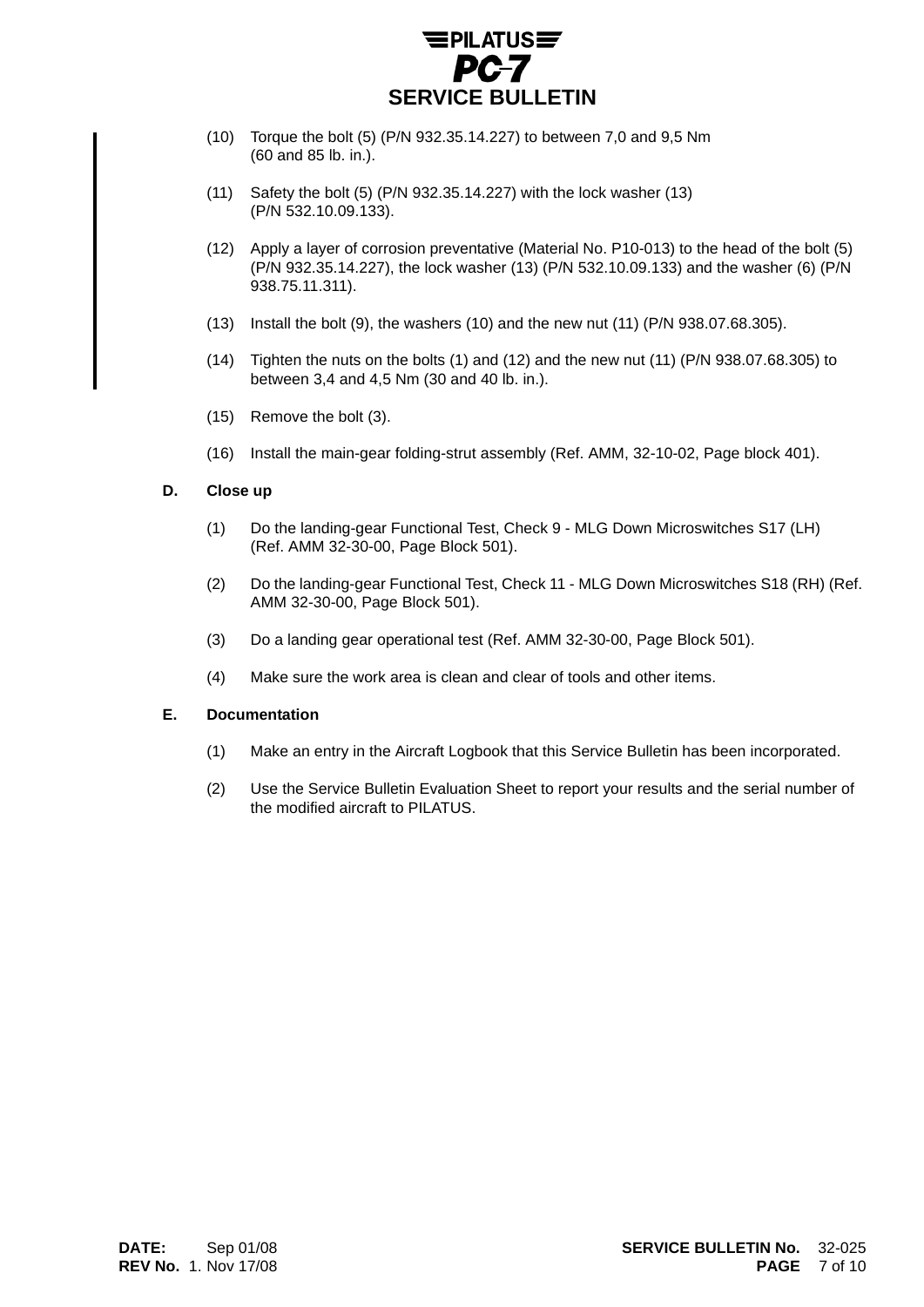

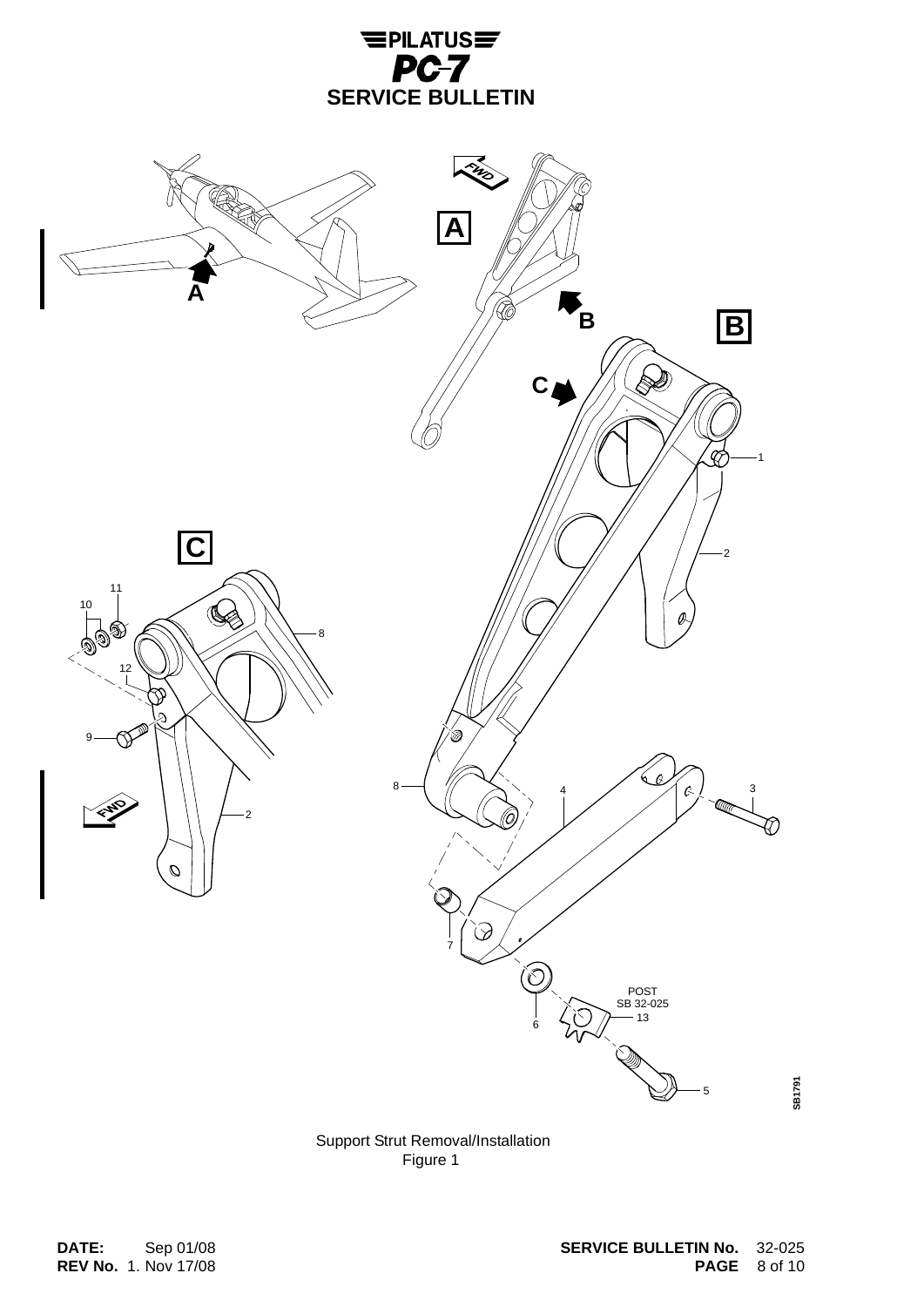



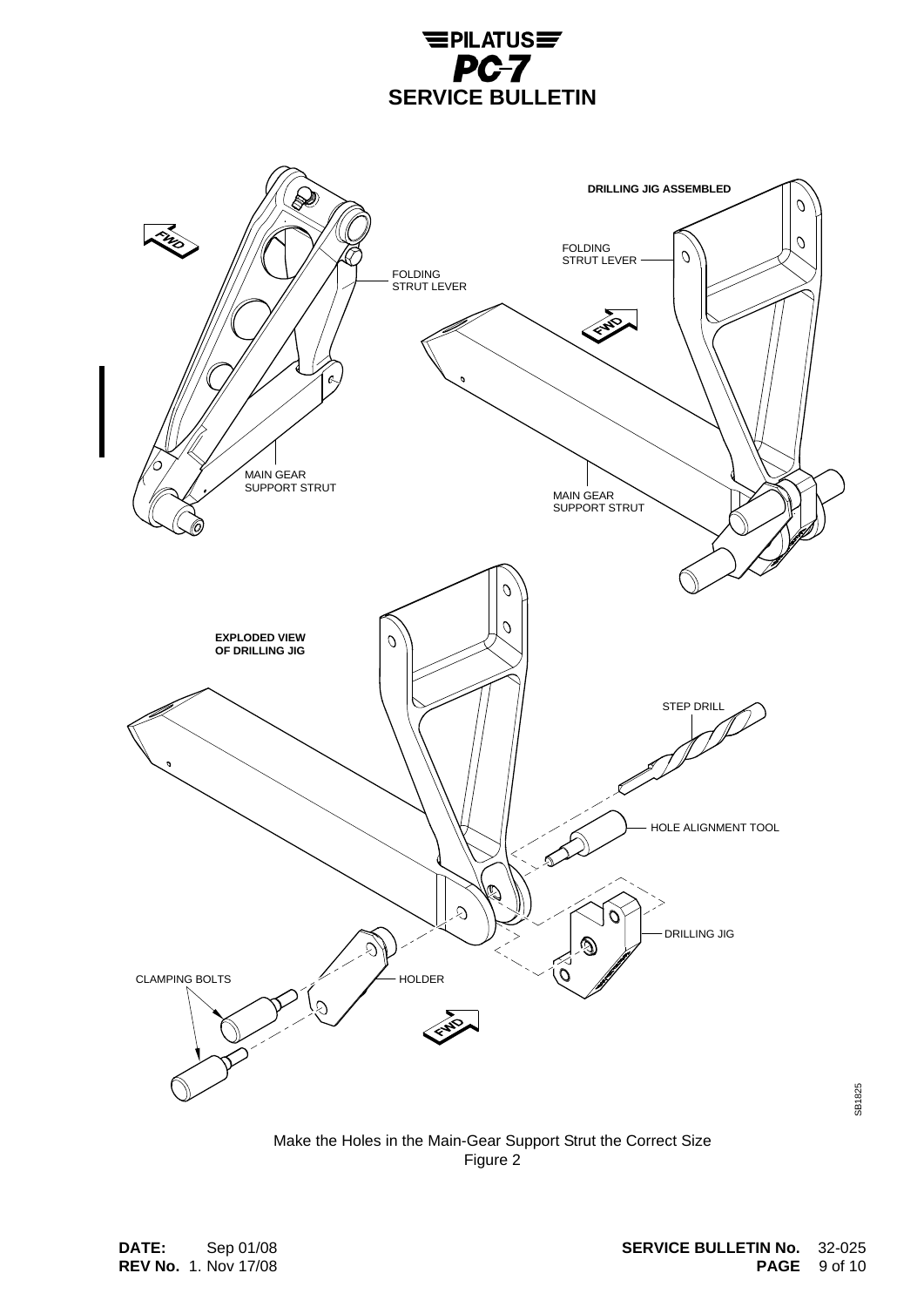

INTENTIONALLY BLANK